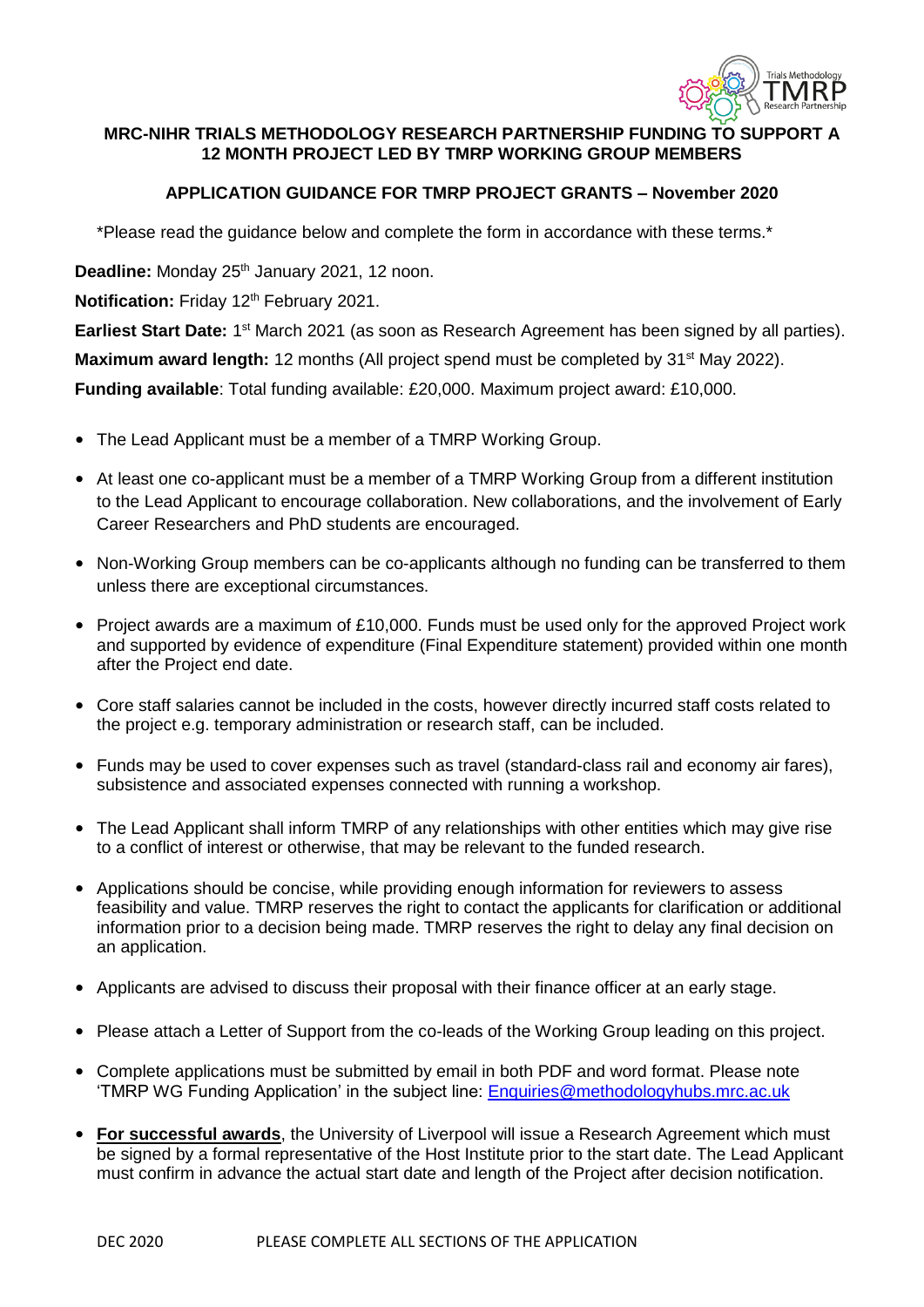

- Successfully awarded Projects will be funded by a one-off payment allocated directly to the Host Institution of the Lead Applicant after the completion of the Project. The award will be made on a basis of **100% of directly incurred costs only, not Full Economic Costs**.
- A final report, of expected length of 2-4 pages, will be submitted to the TMRP describing the objectives achieved, project outcomes and future outputs within one month of the award end date. Following review by the TMRP Executive Committee the report will be uploaded to the TMRP website.
- The support of the TMRP **must** be acknowledged in all research communications, including websites, arising from the award, including publications and conference presentations with the TMRP logo and/or note: *This work was supported by the MRC-NIHR Trials Methodology Research Partnership (M*R/S014357/1*).*
- The TMRP reserves the right to contact the Lead Applicant at future dates to establish the progress, outputs and impact of any funded Projects.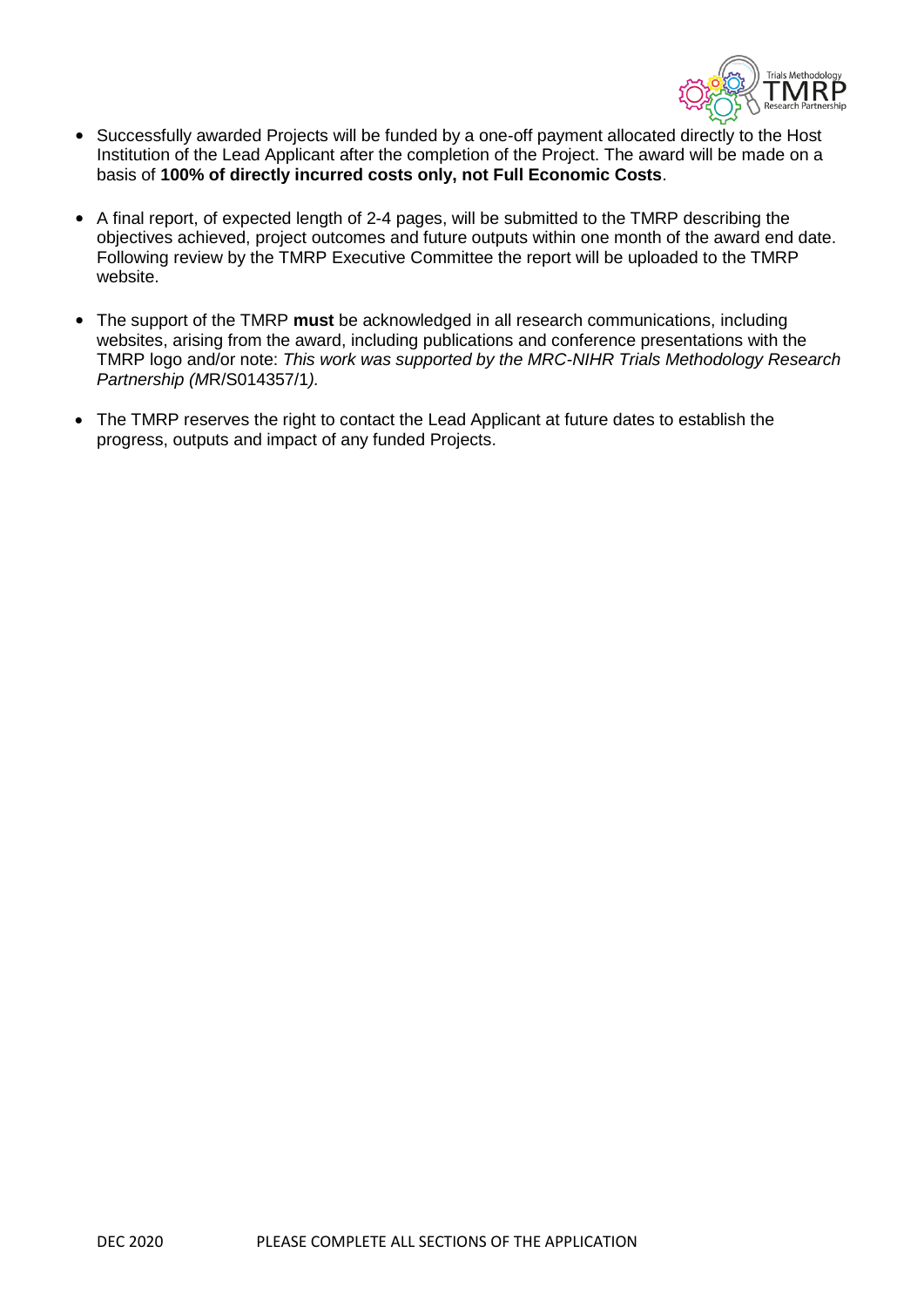

## **APPLICATION FORM FOR MRC-NIHR TRIALS METHODOLOGY RESEARCH PARTNERSHIP FUNDING TO SUPPORT A PROJECT LED BY TMRP WORKING GROUP MEMBERS**

Please complete all sections fully using Arial (11pt) typescript.

Applications must be submitted by email in both PDF and word format. Please note 'TMRP WG Funding Application' in the subject line: **Enquiries@methodologyhubs.mrc.ac.uk** 

#### *Expand each section as necessary.*

#### **A. Summary**

- A.1 Title of the Project:
- A.2 Which TMRP Working Group(s) would be involved in the Project proposed:
- A.3 Expected start date of the Project that the funding is requested for: [Earliest start date: 1<sup>st</sup> March 2021]
- A.4 Duration of funding award requested to conduct the project work [Max.12 months, latest possible end date 31<sup>st</sup> May 2022 including completion of all project spend]:
- A.5 Total Budget requested to support the project work described below: [Please provide a breakdown in section C]

#### A.6 Applicant details- (complete tables below)

| <b>Lead Applicant Name:</b> |                |
|-----------------------------|----------------|
| Lead Applicant's Job Title  |                |
| Host Institution            |                |
| Address                     |                |
| Tel:                        |                |
| E-mail:                     |                |
| <b>TMRP Working Group</b>   | (insert group) |
| membership:                 |                |
| Role in the project- short  |                |
| summary                     |                |

| <b>Co-applicant Name:</b> |  |
|---------------------------|--|
| Co-applicant's Job Title  |  |
| Institution               |  |
| Address                   |  |
| E-mail:                   |  |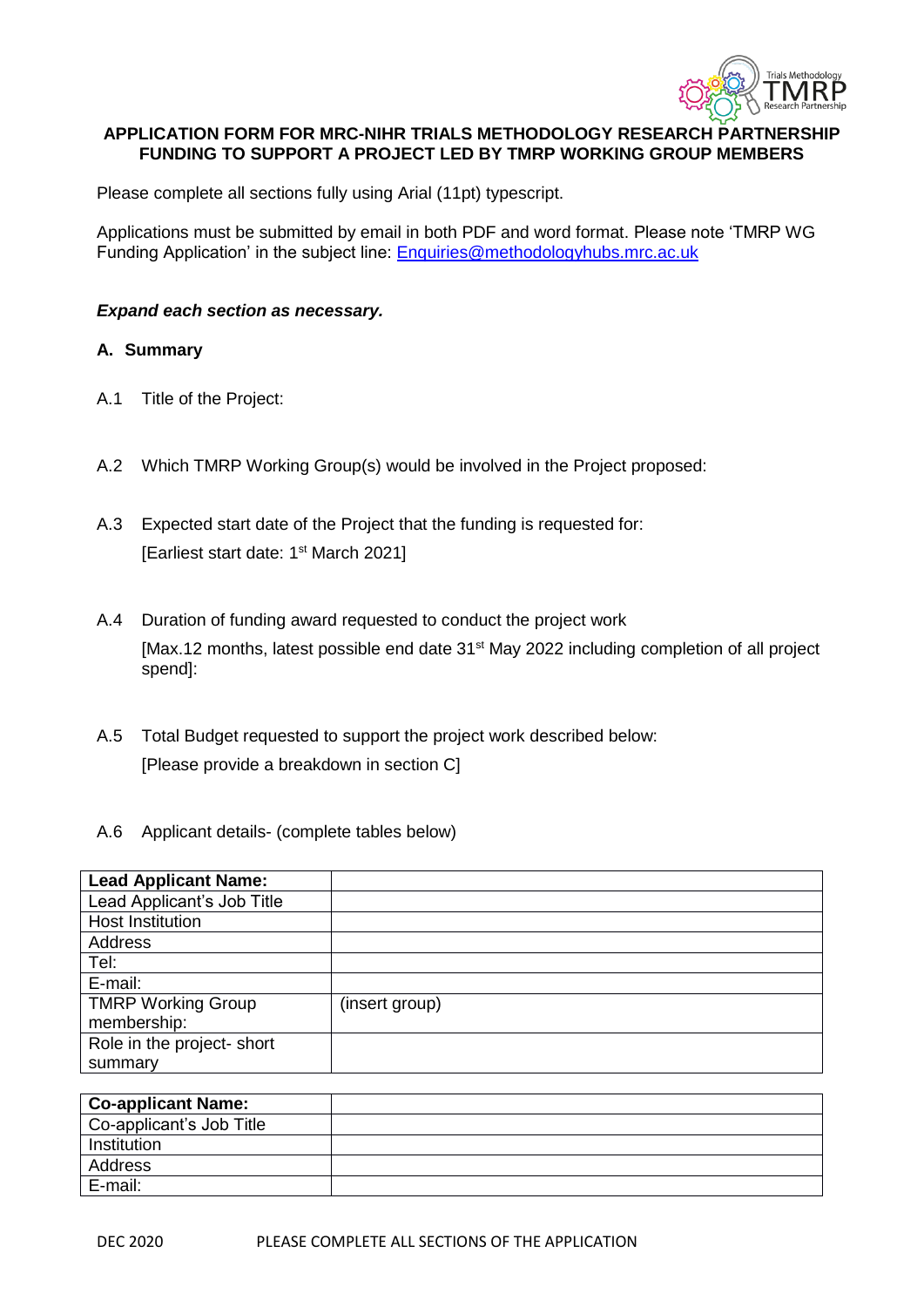

| <b>TMRP Working Group</b>                         | (insert group) |
|---------------------------------------------------|----------------|
| membership:                                       |                |
| Role in the project $-$ short                     |                |
| summarv                                           |                |
| $D$ unligate as annligent detail hay as necessary |                |

*Duplicate co-applicant detail box as necessary.*

## **B. Details of Project Funding Request**

### **Please indicate\* which of the below best describes the project:**

## **Workshop / Research Project / Guidance development**

B.1 Please provide an abstract describing the proposed project with clear reference to the objectives [max 200 words]

### B.2 Publishable Summary

[The text in B.1 will be shared across TMRP e.g. TMRP website, Newsletter. If you would prefer us to use a different summary to your abstract please insert here.]

### B.3 **The Research Proposal- Request for Funding support**

B.3.1 Please describe the Project background and rationale for the research.

[max 500 words for this section]

B.3.2 Details of the work proposed including aims and objectives. Please outline plans for public involvement or engagement proposed in the Project. If no plans, please explain.

[max 800 words for this section] [Please also insert a Gantt chart estimating key activities and timelines].

B.3.3 Please provide details of any planned outputs. Will impact will be measured? Does this activity fit within a programme of wider research? Is there a plan for data sharing?

#### B.4 **Request for Funding Support - further information**

B.4.1 Collaborators: Provide brief detail of collaborators expected to be involved in the project. [Please note that collaborators are not co-applicants on the Project]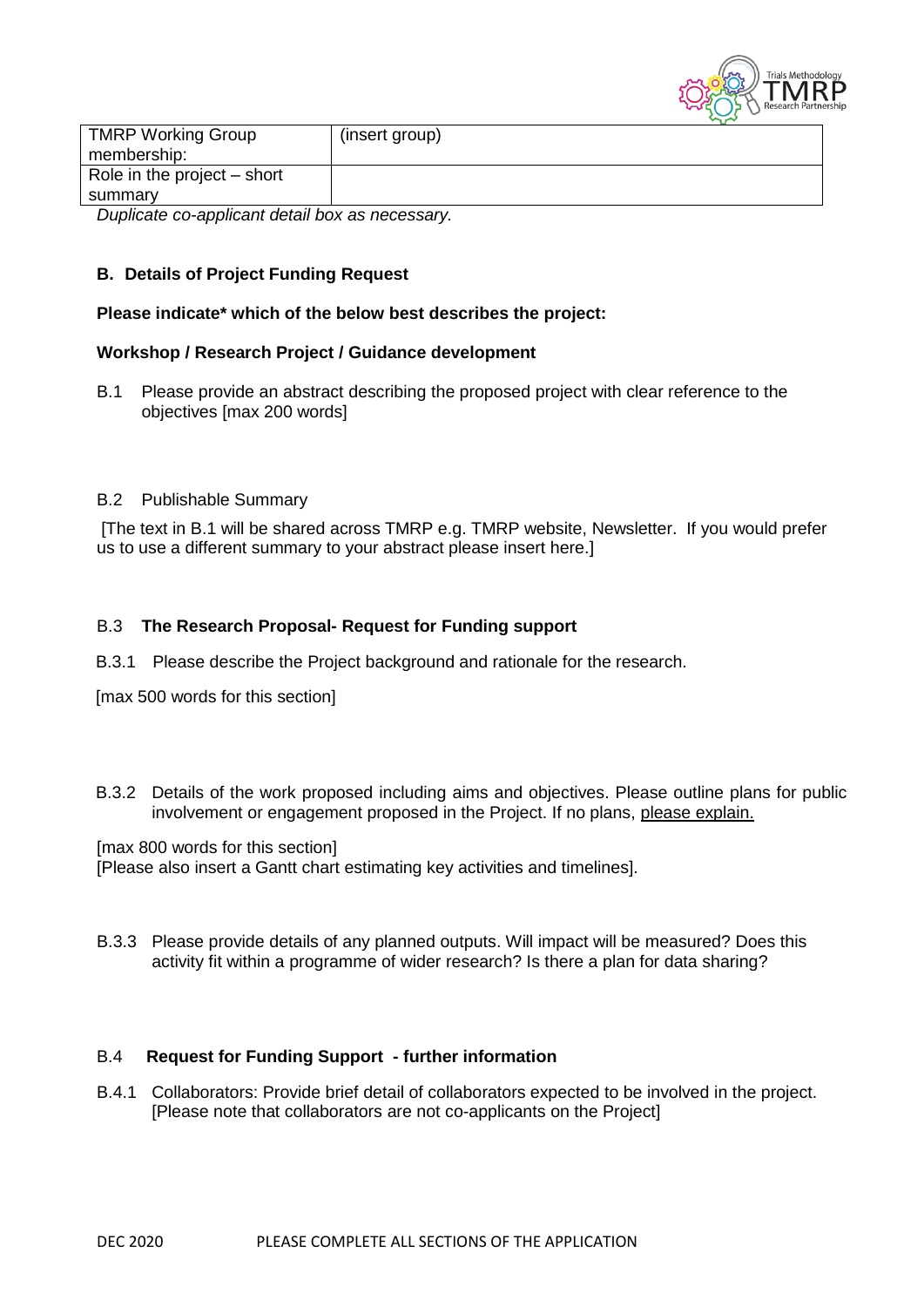

**C. Financial details- please complete using the following subheadings:**

## C.1 **Direct research cost- summary**

### **Please provide a full breakdown of costs requested (directly incurred costs only), together with a justification for each request under the following headings.**

# **C.1.1 Staff**

[*If the project requires employment of staff please provide individual names, where known, or describe the expected recruitment process. If staff recruitment is required please provide reassurance that risks associated with recruitment have been considered, and any potential delays which may be associated with recruitment when setting the duration of the project.]*

## **C.1.2 Other research costs (e.g. workshop venue, catering, consumables etc.)**

[*Detail the costs requested for this project and provide a detailed justification as to how these funds will be used. E.g. for a workshop you would need to provide details of the size of the workshop (and how you estimate this number) costs for facilities/travel/*

*accommodation/admin support, details of the venue etc. Accommodation and subsistence costs for people attending a workshop must be reasonable and will be reimbursed on the basis of actual expenditure. Open-access publication costs cannot be requested. Workshop attendees' time cannot be claimed]*